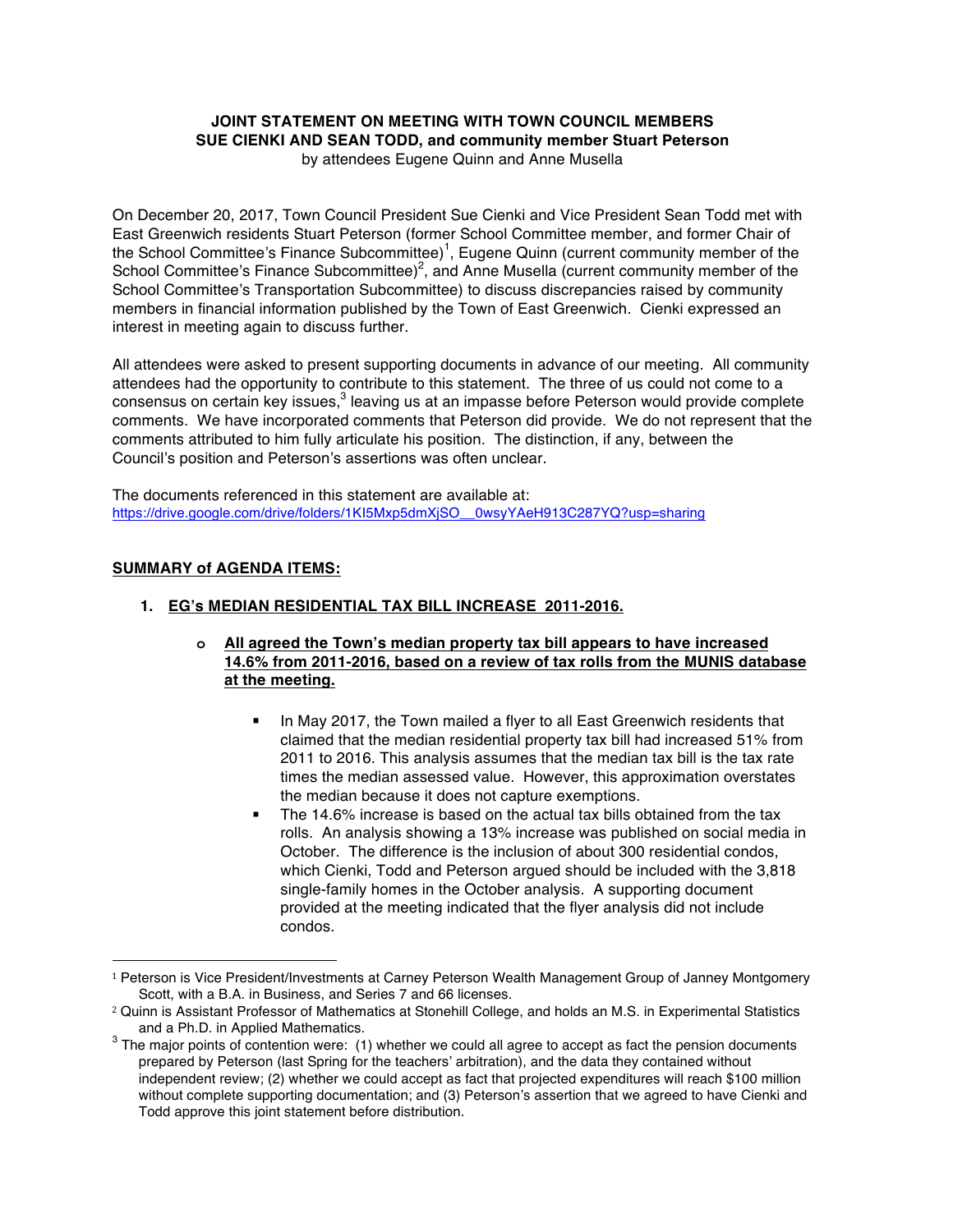- Peterson asserted that the median tax bill increased 58% higher than that of inflation during the same period.
- § Quinn calculated that only 8% of last year's tax bills increased more than 3.3%.
- Cienki said that the Town would publish corrected data, after reviewing with the Tax Assessor.

# **2. TOWN COUNCIL PROJECTION OF \$100 MILLION TAX LEVY IN 15 YEARS**

- **o At the November 25 Town Council meeting, Sean Todd stated that, based on the rate of increase in the Town's tax levy from 1987 through 2015, it is a fact that the Town's tax levy will be \$100 million in 15 years.**
- **o Quinn argued that this projection is not mathematically supported by the trend in increases in prior levies alone. Peterson argued that projected expenditures could drive the levy that high.**
	- Peterson cited increases in pension payments, increased compensation and healthcare costs, and projected combined Town / School capital expenditures to be \$87 million over the next six years.
	- No summary of such projections or documents regarding the cap ex projection were provided at the meeting.

# **3. EG's UNFUNDED PENSION LIABILITY: \$35 MILLION or \$86 MILLION?**

- **o No consensus on the amount of the Town's unfunded pension liability without further review.**
	- In her August 17, 2017 letter to residents posted on the Town's website, Cienki cited the Town's unfunded pension liability as "more than \$86 million."
	- The Rhode Island Treasurer's Office represented EG's unfunded pension liability as \$34.8 million in its May 2017 Debt Affordability Study, at p. 117.
	- § Cienki cited state pension data and Angell Pension Group as her sources.
	- The Angell Pension reports were not made available at the meeting, but were received after the meeting from the Town Clerk in response to an APRA request.
	- At the meeting, Peterson presented documents containing pension data from the State and MERS, as well as data he represented as the data on which Angell Pension relied to support the \$86 million.

# **SUMMARY of NON-AGENDA ITEMS:**

- **4. SCHOOL FUNDING.**
	- **o The issue of school funding arose in the context of increased pension and compensation costs, which impact the tax levy. Musella noted that the TC's repeated message to the SC is to dig deeper to find inefficiencies. Musella asked where the Town Council believes the School District will find that additional money.**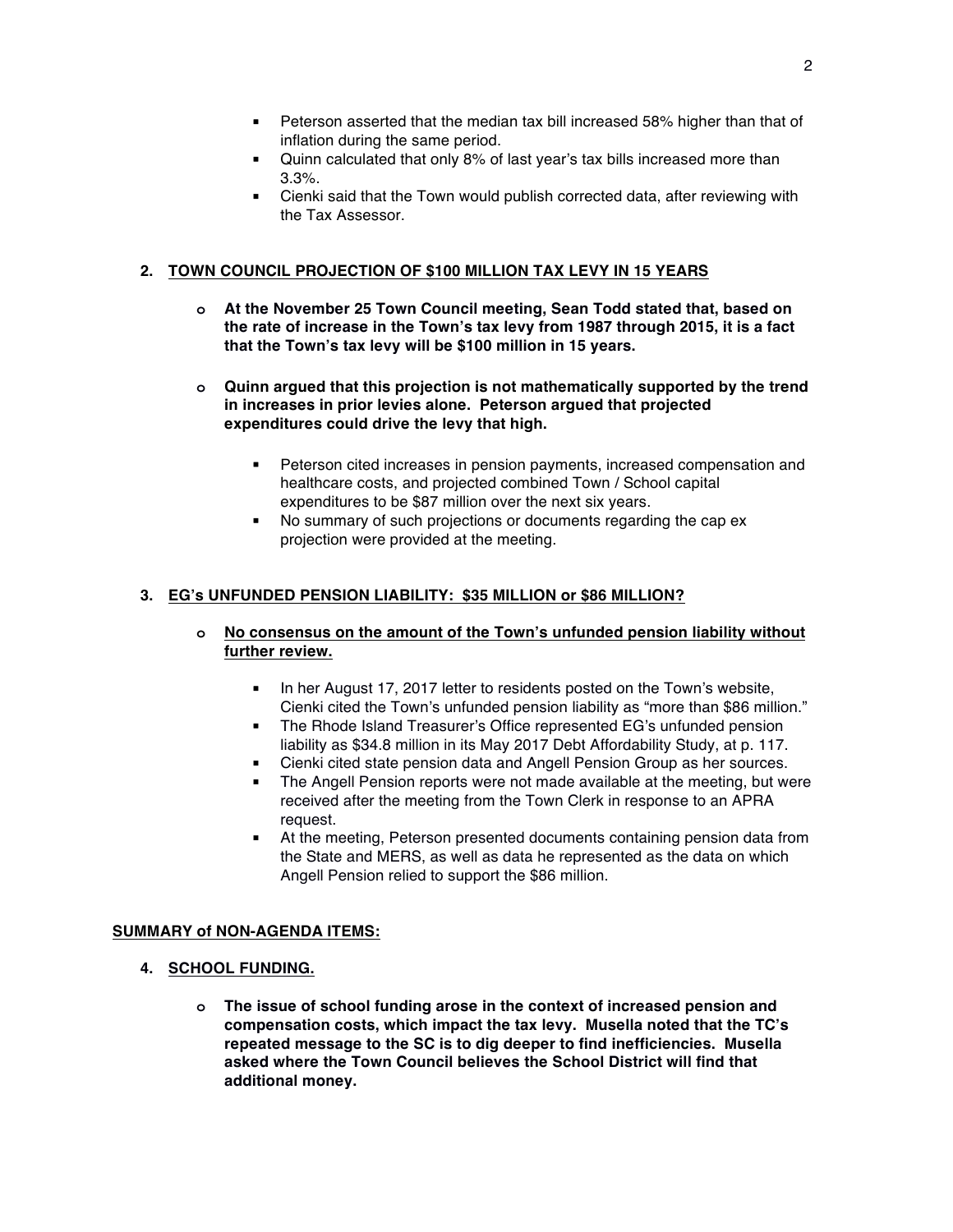- **o** Cienki explained that the previous School District finance director's practice was to routinely budget for 5% more than the previous year, without actual analysis of the budget. She said that she agreed with Matt Plain regarding the evolution of educational needs, stating, "You cannot take a budget from 20 years ago without taking a fresh look." Cienki further pointed to the underestimation of the two-tier consolidation cost. She then pointed to the School District's identification of a structural deficit last December, which necessitated a corrective action plan. That plan was the 2017-18 budget.
- **o** She expressed her hesitance to increase funding to the schools until the District arrives at greater clarity. Cienki and Peterson honed in on the fiscal impact statement of the current teachers' contract Peterson prepared last Spring, which unlike the fiscal impact statement distributed by the School Committee, shows the cumulative fiscal impact of that contract. Todd suggested the School District should look harder for opportunities to implement structural changes (curriculum, e.g.), as the Town has done. Also in response to the question, Peterson stated that the School District has \$3.4 million in its general fund (i.e., reserves).
	- § Quinn reserves comment until he has a chance to examine the material presented and the RI Department of Education financial database.
	- § Musella notes that Providence Analytics was initially engaged, and subsequently Linda Dykeman hired, to find inefficiencies in School District finances, and would like to see what progress Dykeman has made in that regard.

# **5. FIREFIGHTER OVERTIME.**

- **o** The overtime provision in the firefighters' contract calculates overtime from any work beyond a firefighter's "normally assigned work schedule." http://www.municipalfinance.ri.gov/documents/contracts/EastGreenwich\_Fire.pdf
- **o** Musella asked at the meeting whether paid time off (e.g., a vacation, sick, personal day, etc.) is counted as hours worked for purposes of overtime calculation. Todd confirmed this to be true.
- **o** Therefore, according to Todd, a firefighter can: (1) take a sick day for one 10-hour shift; (2) cover a 10-hour shift for another firefighter in that same week; and (3) be paid the overtime rate (1.5x regular rate) for the shift he worked for his colleague even though he didn't actually work all of his originally scheduled hours.
- **o** Musella asked if this calculation is standard for firefighters (given that in other sectors, overtime is typically calculated based on hours actually worked, not just scheduled). Todd stated that this is standard for Rhode Island firefighters.
- **o** Todd further said that EG firefighters have engaged in a practice of systematically swapping shifts in this manner to intentionally increase their overtime pay.